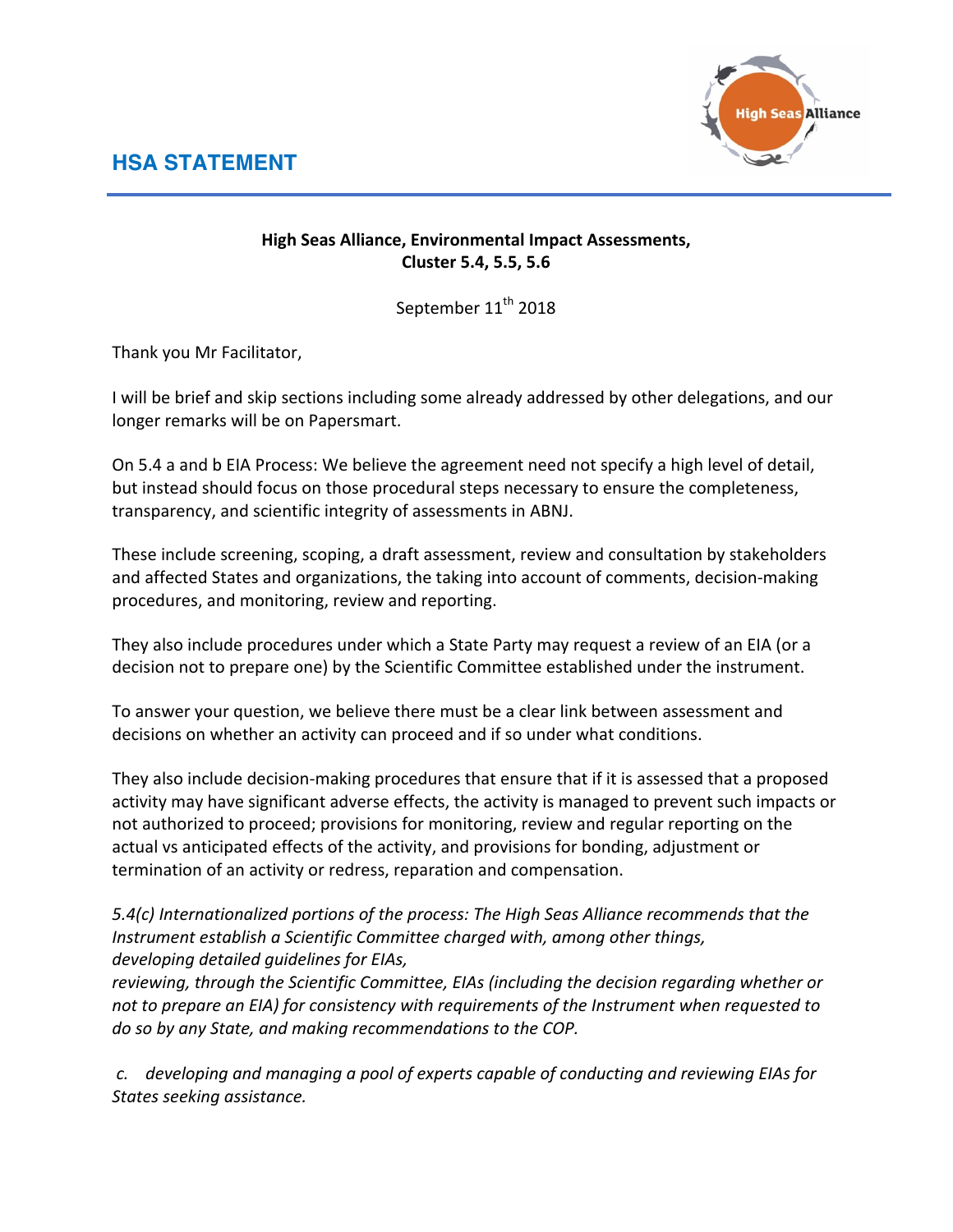*5.5* Content of EIAs The question of how much detail to include in the agreement should focus on the minimum requirements necessary to ensure the completeness, transparency and scientific integrity of assessments in BBNJ. These include assessment of the impact of the activity and its reasonable alternatives, using the best available scientific information and *traditional knowledge; cumulative impact assessment; proposed management measures to avoid significant adverse impacts, and proposed monitoring, enforcement and reporting to the COP.*

5.5(c) Impact assessment should be effects based, rather than activity based. Any activity with the potential to affect the ocean or seabed beyond national jurisdiction should be subject to the instrument's EIA requirements. Otherwise there will be the potential for forum shopping and wide variability in EIA practice.

Otherwise there will be the potential for forum shopping and wide variability in EIA practice. An activity based approach may provide a loophole which may be widely regretted in years to go, if it allows an activity with widespread effects in ABNJ to escape assessment if it is released, say,1 km inside the EEZ. By analogy, in national jurisdictions, we have already seen some activities exploit similar loopholes in national legislation to avoid assessment in one zone, say within 12 mile zones by situating themselves just outside the 12 mile zone, where the effects will be overwhelmingly felt within the 12 mile zone, for instance.

*5.6* Monitoring, reporting and review: The sponsoring State should be required to monitor and *report* on an annual basis to the COP, adjacent coastal states and communities, relevant *international bodies and the public. The Scientific Committee should be charged with reviewing reports* and making recommendations to the COP on monitoring and reporting, and on any *further actions required to address impacts.*

*5.7 SEAs: The agreement should require the preparation of strategic environmental assessment under* which policies, measures or programs that may have more than a minor or transitory effect on ABNJ are assessed. SEAs should be carried out in cooperation with competent regional and sectoral organizations that have measures, decisions, programs or plans with effects on the *relevant area of ABNJ*

Finally, on your questions:

## How will implementing agreement relate to global and sectoral bodies?

First, as indicated in our remarks earlier, we believe the most robust standards applying to EIA in ABNJ should apply to all activities. So I think this answers your question: it is important that the higher substantive as well as procedural standards apply across ABNJ.

Under this approach, for example, activities such as seabed mining, some types of marine scientific research and other activities that have significant adverse effects on vulnerable marine ecosystems must be assessed and managed to avoid such effects or not allowed to proceed. This is essential to avoid undermining the many years of work that RFMOS and many member states in this room have devoted to assessing and managing bottom fishing to avoid significant adverse effects on vulnerable marine ecosystems from other causes.